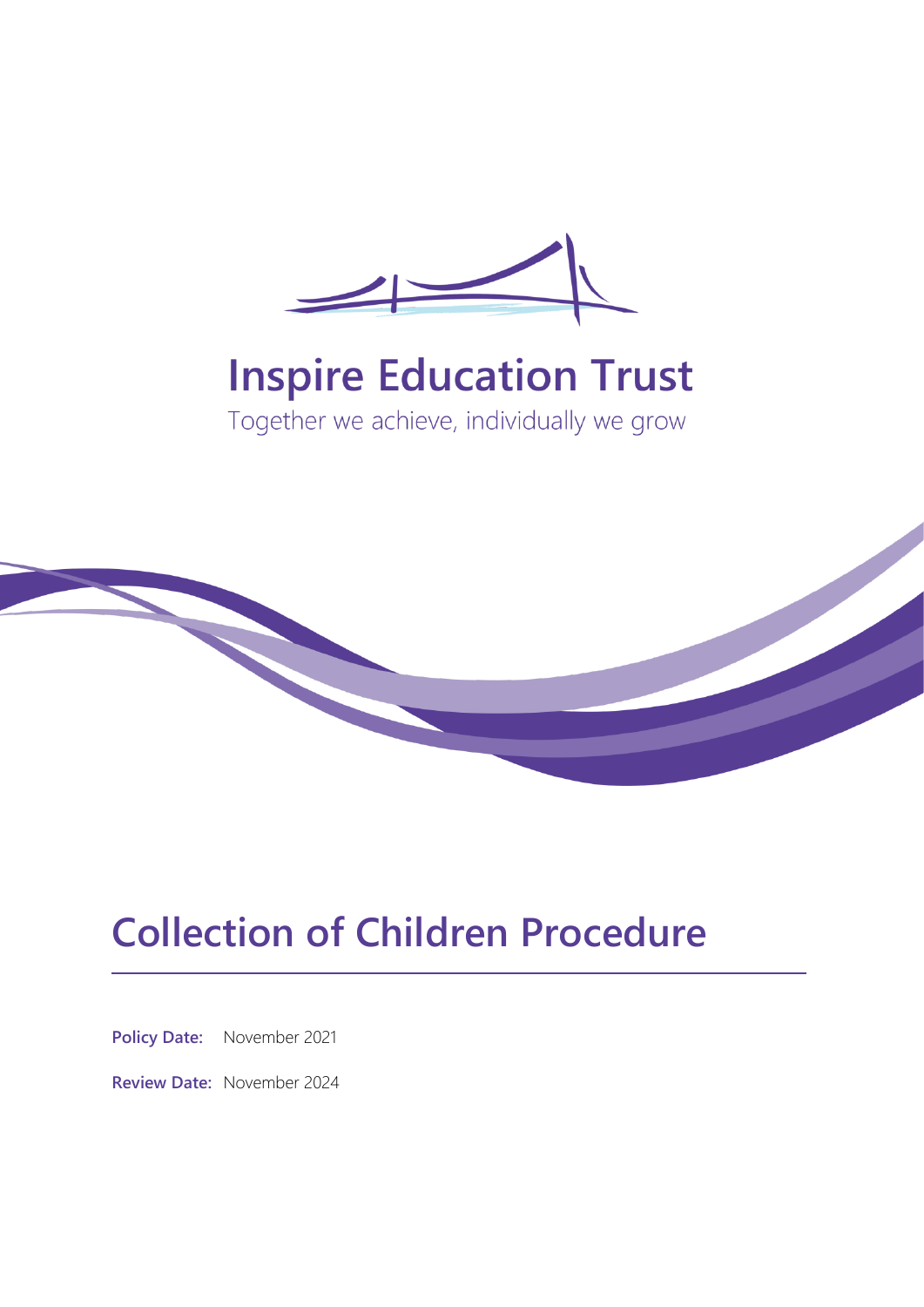### **Document History**

| Version | <b>Status</b> | Date          | Author      | <b>Summary Changes</b> |
|---------|---------------|---------------|-------------|------------------------|
|         |               | <b>Nov 21</b> | Rob Darling | Initial draft          |
|         |               |               |             |                        |
|         |               |               |             |                        |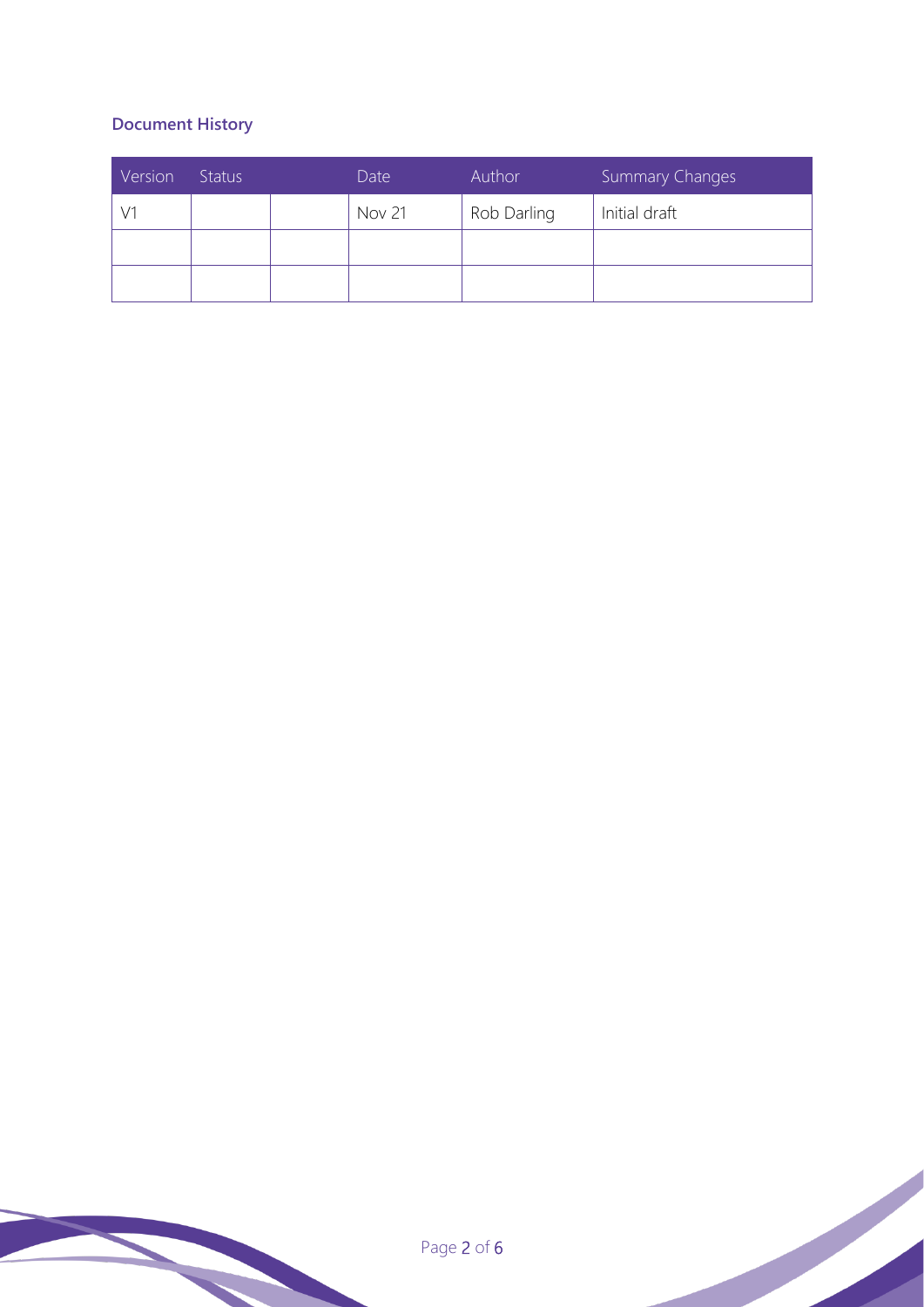#### **1. Introduction**

This policy is to ensure that children arrive and depart from school safely.

The school gates are unlocked from 8.30am. Children should arrive at school from 8.30am onwards unless special arrangements have been previously made with our Before and After School providers.

All parents are required to provide details of parent/carer and other family members who may collect their child – these details are collected each year by the admin office on the contact form. All parents will notify the school in advance if a different person will be collecting their child and who that person is.

#### **2. Nursery**

Parents/Carers should bring their children to the nursery entrance and wait with them until the gates and doors are opened at 8:30 am. The doors and gate will remain open until parents/carers have left (approximately 8:40am). Once inside children should hang their coats on their pegs in the classroom and parents can then depart. Members of staff will be available to pass on or receive information as necessary. Children should be collected at 11:30am, unless arrangements are in place for them to attend lunch provision and/or \*Kidco. Children will be handed over to their parent/carer by a member of staff.

#### *\*Kidco provision at Walsgrave and Clifford Bridge only.*

#### **3. Reception and KS1**

Parents/carers should bring their children on to the playground and wait with them until the staff open the main school doors. The bell will ring at 8:45am and the doors will remain open for 10 minutes so the children can drift in. The doors will close at 8:55am. Once inside the school the children should hang up their coats and bags and proceed to the classroom. Members of staff at the door or the admin staff will pass on any information necessary.

At the end of the school day parents should wait on the playground at 3:15pm promptly to receive their child from a member of staff. All children will be handed over to their parent/carer.

#### **4. KS2**

From 8:30am the children may arrive and go straight on to the playground. The bell will ring at 8:45am and the doors will remain open for 10 minutes so the children can drift in. The doors will close at 8:55am. As soon as the children enter school they should hang up their coat and bag and proceed to their classroom where they will engage in early morning activities.

At the end of the school day 3:15pm the children should leave the building via their year group door and wait until they have been collected by their parents or carers; some children walk home on their own – this consent must be given to the school prior to this arrangement being agreed. (Typically, this will only children in Years 5 and 6.) If there is a change to the identity of the person who normally collects the child the school must be informed in advance otherwise staff will have the right to refuse to hand over the child until confirmation has been received from the parent/carer confirming the identity of the person collecting the child. Please be aware, we are not at liberty to release children to siblings unless written permission is given by the parent who retains parental responsibility if the child is under 16.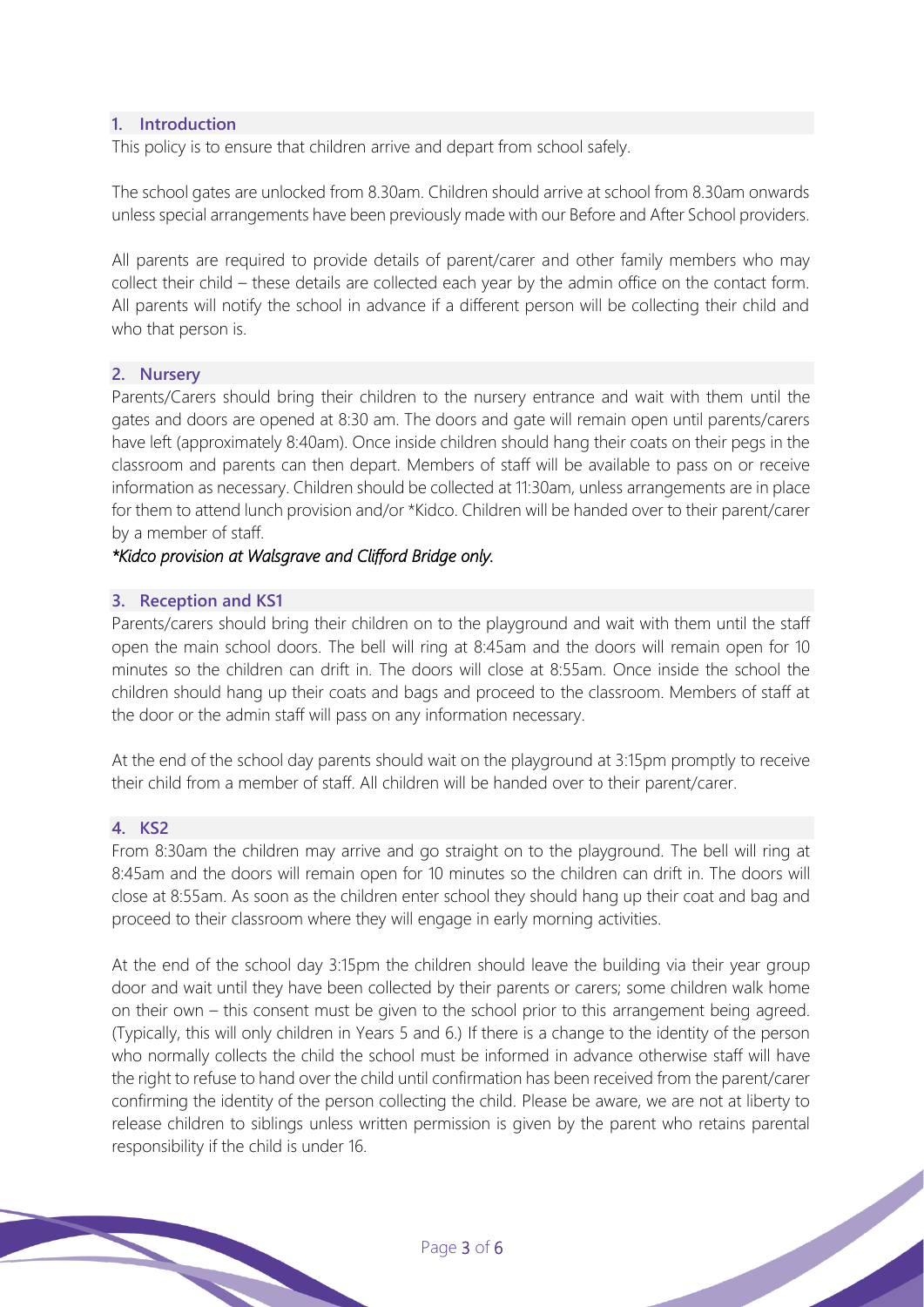#### **5. Late arrival of children**

Registration will start at 8:55am and finish by 9:00am, therefore any children arriving after 9:00am will receive a late mark in the register. At 9:00am the doors will close and the playground gate will be locked. All parents arriving at school after this time must enter through the main doors in the office area. Parents will be greeted by a member of admin staff or a learning mentor who will get the parents to sign in their child and explain why they were late. Children will then be escorted to their classroom.

At 9:30am the admin team will call parents to find out where the child is and why they have not come to school. The learning mentor will visit the family home (if required) to support the family in getting the child into school.

#### \*Kidco (before and after school club)

Kidco runs from 7:45am to the beginning of the school day. At the end of the day it runs from 3:15pm to 5:45pm. The club uses the schools main entrance. Parents must inform a member of admin staff or call the Kidco number (displayed on the door) and their child/ren will be brought to meet them.

On arrival children should be brought to the school's main entrance by their parent/carer and handed over and signed in by a member of staff. At 8:45 am children will be handed over to their class teacher. At the end of the children's club session the parent/carer will collect their child from a member of staff promptly by 5:45pm.

#### **6. Late collection of children**

In the event that a child is not collected by an authorised adult at the end of a session/day, the school puts into practice agreed procedures. These ensure the child is cared for safely by an experienced and qualified member of staff who is known to the child.

In the event that a child is not collected by an authorised adult, we will ensure that the child receives a high standard of care in order to cause as little distress as possible. We inform parents/carers of our procedures so that, if they are unavoidably delayed, they will be reassured that their children will be properly cared for.

Whenever possible, late collection of children from school should be avoided and parents/carers are expected to make every effort to avoid this happening. However, there may be unavoidable circumstances where a parent or carer may be late. In these circumstances, the parent/carer should notify the school as soon as possible that they will be late and give an approximate time or arrival.

Uncollected children will remain with a member of staff, usually a member of the admin staff until they are collected by a family member. Where a child has not been collected and there has been no explanation, the school will ensure supervision until collection. The school will try to make contact with the people on the list of contacts. If after 30 minutes (3:45pm) the school has failed to make contact with a parent/carer or another family member the child will go into the Kidco club and the parent will be charged the agreed rate for the session; SLT/Learning Mentor/Business Manager will continue to contact parents but if no contact has been made by end of the Kidco session (5:45pm), Social Care will be contacted and the child handed over to them for temporary care.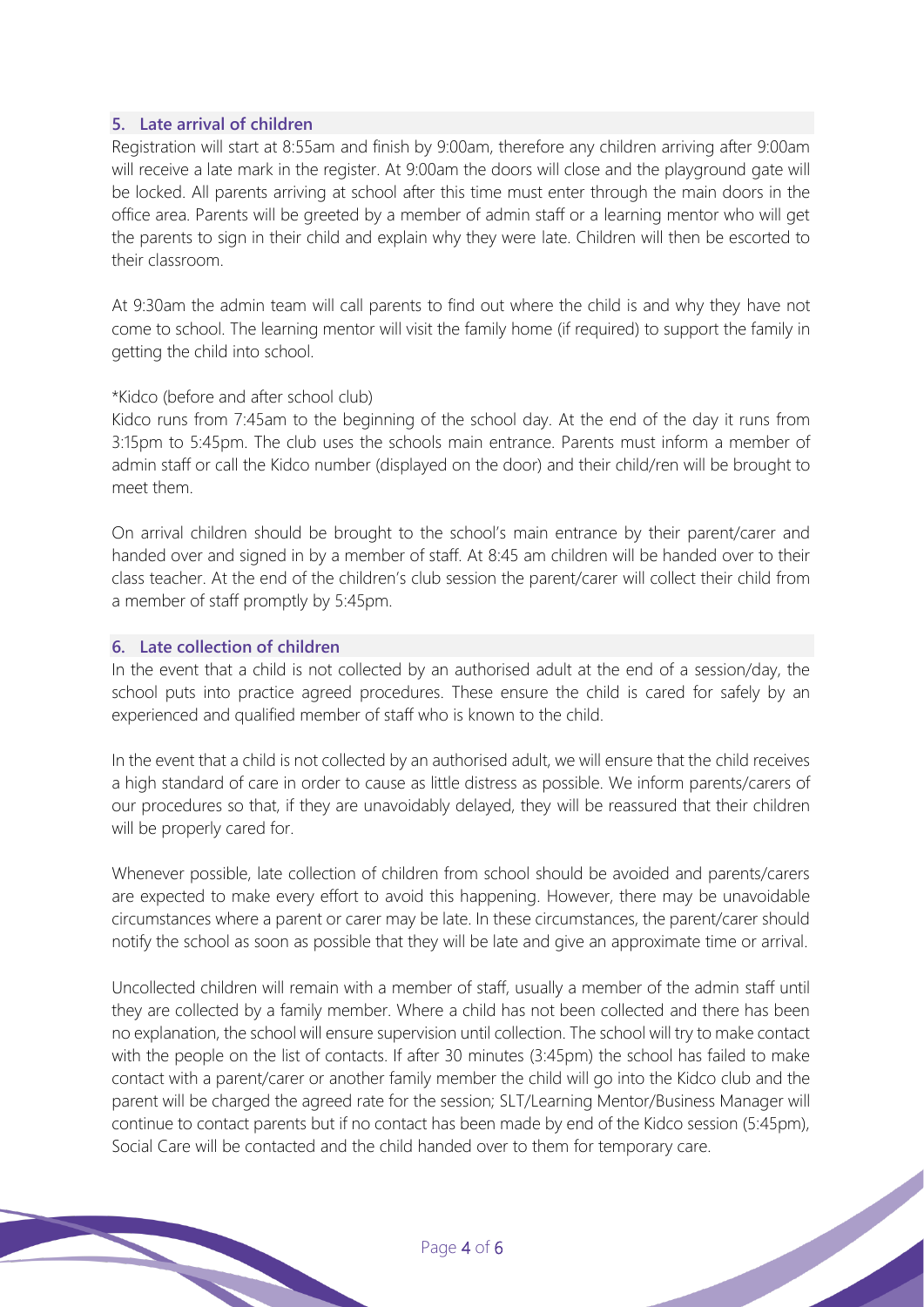In the event of the Social Services being called and responsibility for the child being passed to a child protection agency, the school will attempt to leave a further telephone message with the parent/carer or designated adults' answer phone. Furthermore, a note will be left on the door of the school's front door informing the parent, carer or designated adult of what has happened. The note will reassure them of their child's safety and instruct them to contact the local social services department.

Under no circumstances will a child be taken to the home of a member of staff, or away from the school unless absolutely necessary, in the course of waiting for them to be collected.